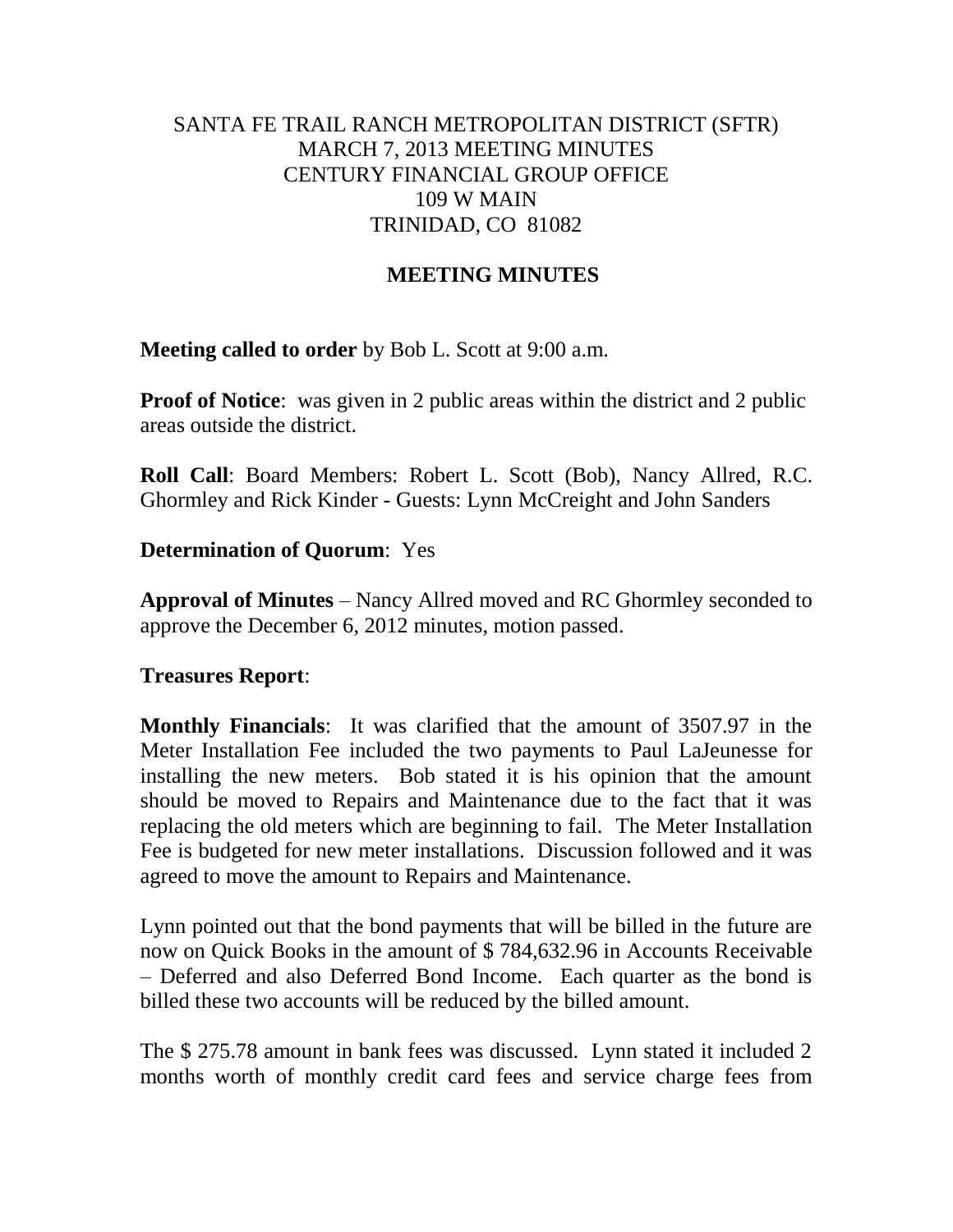International Bank closing all their accounts and First National Bank wiring the money to make the bond payment.

Nancy discussed all the Metro money is now in First National Bank.

Bob confirmed that the repairs done on the backhoe (tires, windshield, etc) were put into a new sub-account "Equipment Repairs" of Repairs and Maintenance.

Bob suggested putting any mileage reimbursement that is directly related to repairs (water line or equipment) be put into Repairs and Maintenance to reflect the true costs. RC stated it they would have to keep track of it separately meaning more time involved. Discussion followed and it was decided to continue the way it is and adjust the budget later if need be.

The financials are ok with the exception of moving the Meter Installation amount to Repairs.

**Cash Flow**: no report: Lynn lost the report and has not had time to recoup it from the end of 2012 backup.

**Delinquent List/Liens**: Lynn discussed two of the liens have been released. One account was paid by the LAC Treasurers office but called later to say that the check bounced. They asked that the Santa Fe Trail Ranch Metro not release that lien due to non-payment. Lynn agreed.

**System Disinfection**: Rick Kinder took the March sample to Pueblo last Monday and purchased 2 drums of chlorine.

His Operator re-certification was approved. Bob and RC's re-certifications are due in June. Rick suggested that Lynn process those the end of April or the first of May. Lynn can do everything but sign the paperwork.

Rick stated that the Chlorine level in tank 3 gets low quicker than it should. Options were discussed of the best way for sampling in this situation. John Noard is adding chemical to keep Tank 3 levels up every 3-4 months. John Sanders asked how often the samples were taken. Rick responded that samples are taken weekly but only one needs to be taken to Pueblo monthly. John will check the cost of using Chlorine sensors for the sampling the 3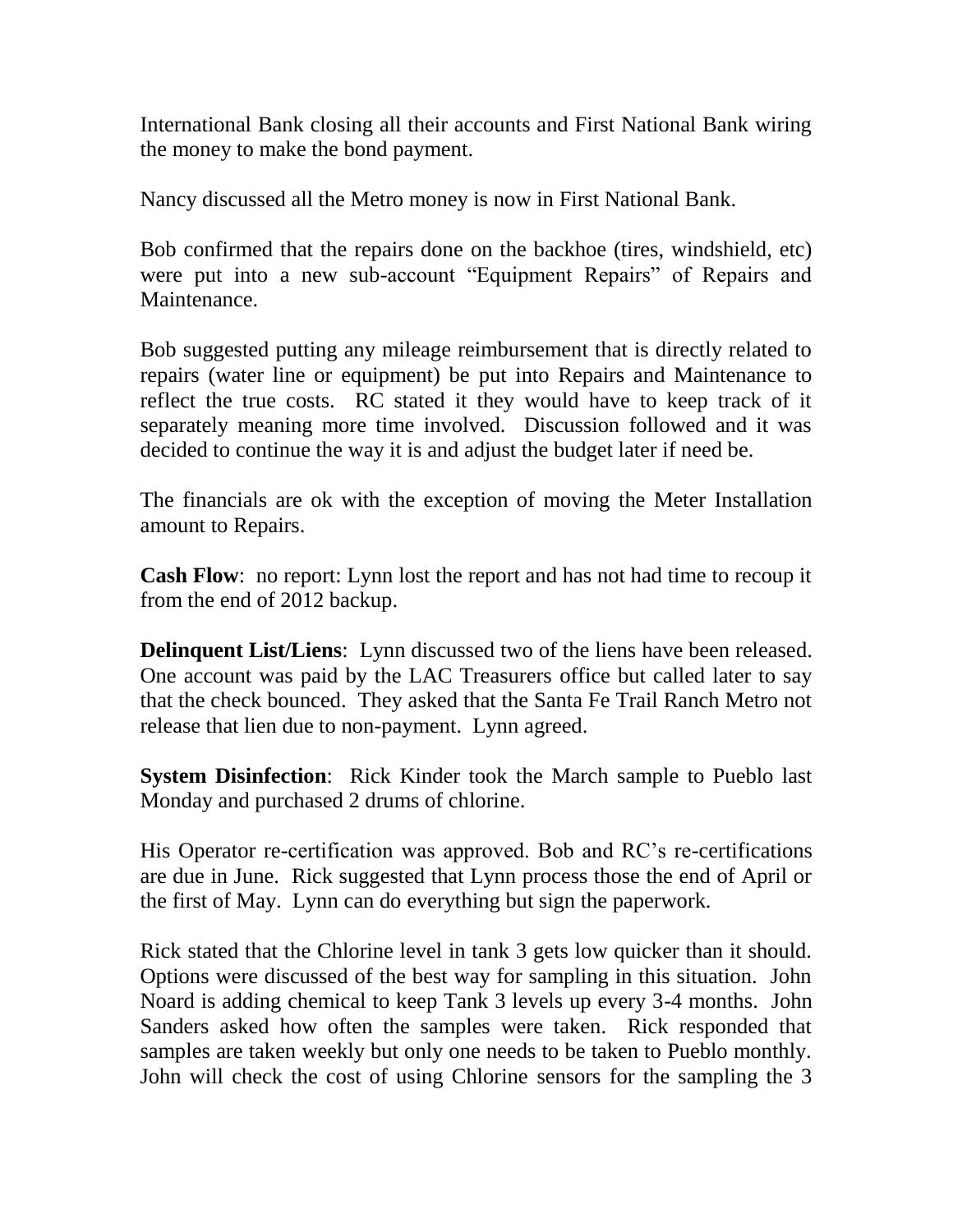weeks the sample does not have to go to Pueblo. Discussion followed. It is mandatory the Monthly sample be taken manually.

The water level sensors we use for the level trace we have now are very useful.

# **System Status**:

**SCADA Status**: There is something slightly funny with the SCADA hardware at pump one. John Sanders and RC are unable to pinpoint the problem. The PLC locks up when the system is configured the way it should be. When it is configured with the "fix", it runs for months without locking up.

There is something generating an outside interference with the radios and sending information to the logic controller that is not coming from our system. John S. stated this should not be happening. Everything is programmed with only our radio frequency. This is not a problem now, but when we start controlling pump 1, it will become a problem.

Bob asked if they can replace something to resolve the problem. The response was every part has been replaced with no results. They do not know where the weakness is, so therefore we have not come up with a solution to the problem yet.

The other issue with the system is the SCADA control of pump 6. John and RC are working on this. Bob will be able to re-wire in early April.

# **Old Business**:

**Backhoe Purchase**: The purchase of Kipp's backhoe was previously discussed. Kipp is asking \$ 25,000 for the 2004 Case 580M Series 2 Loader/Backhoe and 4 buckets. The going price on the market is double that. Three repair jobs have been completed by the Metro volunteers using the above backhoe.

It is estimated that the Timber Wolf Repair would have cost the Metro \$ 8790.00, including Backhoe use at \$ 80/hr, Service Truck use at \$45/hr, welders, etc.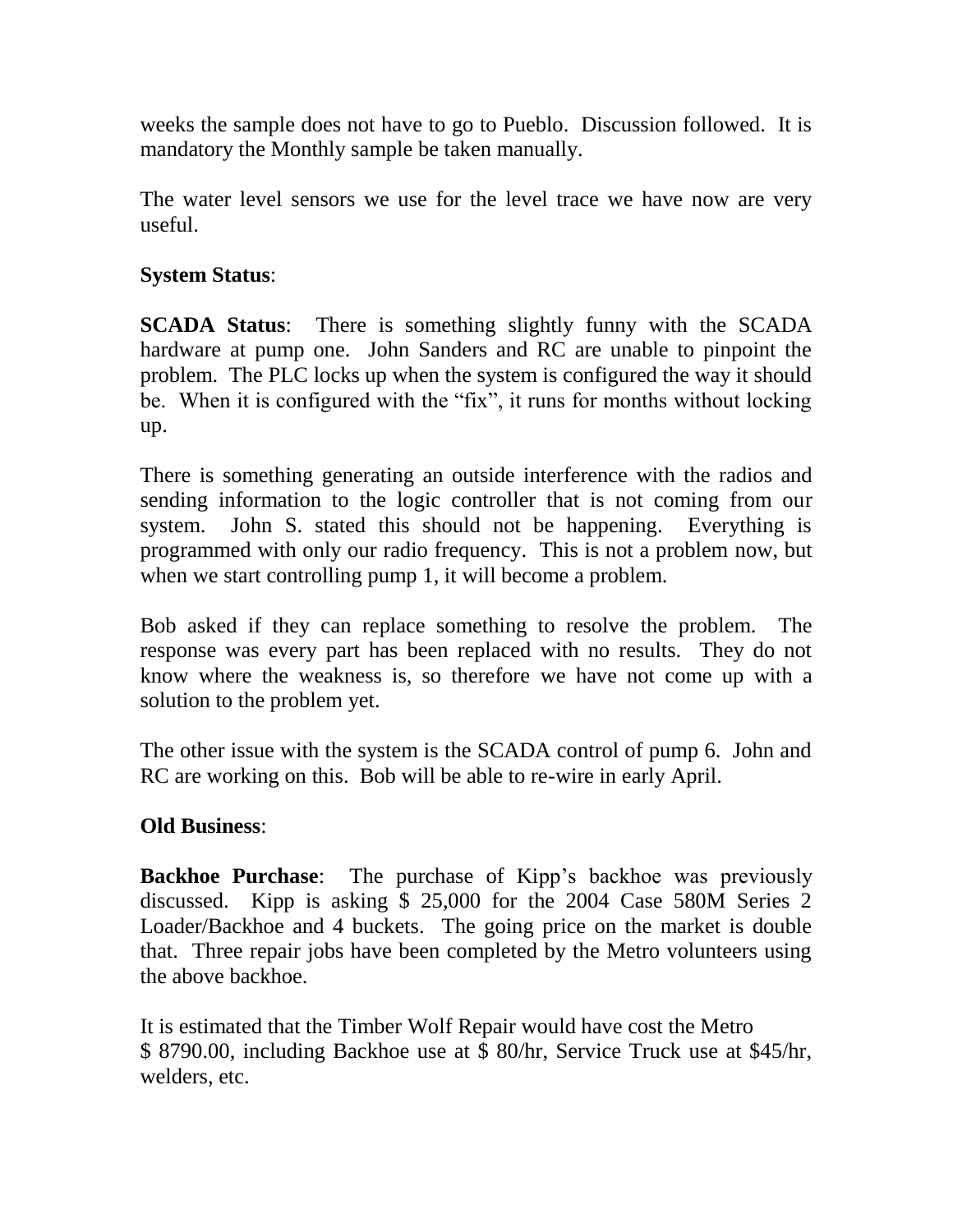The Squirrel Lane and Gallinas jobs would have cost the Metro \$ 1320.00 and \$ 1340 (same services as above).

The total cost already saved by the Metro in using the backhoe is estimated at \$ 11450. This is 46% of the cost of the backhoe.

Bob made a motion to purchase the 2004 Case 580M Series 2 Loader/Backhoe and 4 buckets for \$ 25,000. Nancy Allred seconded. Motion passed.

Bob asked that we get the backhoe insured as soon as possible. It was suggested to purchase insurance for vandalism, theft and liability. Nancy Allred will take care of this.

# **Bond Payoff Status**:

The bond payoff attempt was canceled due to a misunderstanding of our needs between board members, banks and the two lawyers involved. Part of the lawyer bill has been paid and it is assumed that there will be additional bills coming. The board will deal with the bills as they come in with regards to payment or non-payment. Nancy will get quotes from different banks in the state for a possible loan to payoff the Metro bonds to better the cash flow. The time frame to accomplish this is approximately 3 months. The next bond payment is due September  $1<sup>st</sup>$ , 2013. It is in our contract with UMB (current bond facilitator) to inform them of the amount of additional bonds we want to call 50 days before the payment is due: July 13th, 2013.

UMB's Jonathan Fernandez gave Lynn the name of the Colorado bank that might be able to help with the situation. Lynn passed that information onto Nancy.

# **NEW BUSINESS**:

**Resolution as to meeting postings per state regulations**: It is required by State Statue for Special Districts at their first meeting every year; to adopt a Resolution stating where the meeting notices will be posted. Bob made a motion to adopt a Resolution stating that the Santa Fe Trail Metropolitan District meeting notices will be posted in the Metro office, 109 West Main in Trinidad, the Las Animas County Court House, 200 E First Street,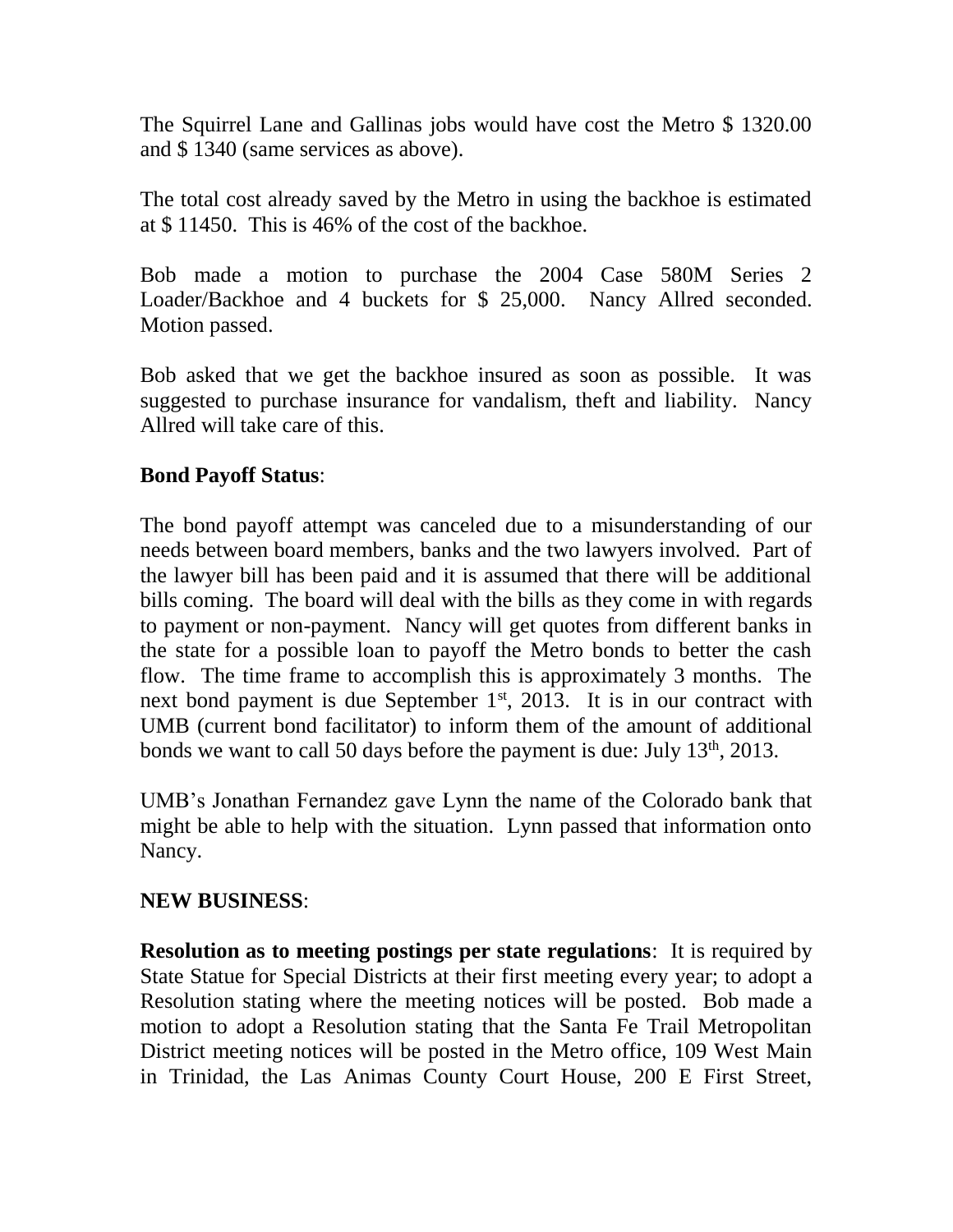Trinidad, CO. and on the Santa Fe Trail Ranch guard house and public bulletin board. RC seconded. Motion passed.

**Status of Specific Lot Owner Bill**: RC asked what the status of the disputed bill is. Lynn sent the owner a letter stating that the original bill was correct per email correspondence between RC and them. Lynn also sent back to the owner, the check the owner sent to the Metro for \$ 600. + stating this was payment in full. Lynn explained in writing that the reason the check was sent back was that payment would not pay the bill in full. Also sent was a new copy of the bill with the current balance of \$2314. +. With a note asking the owner to please call to make payment arrangements.

Bob stated that if they still dispute the water usage, "at their cost, the Metro will ship the water meter to another AWWA certified testing facility of their choice".

Lynn has not heard back from them since the letter was sent.

**Owner Comment:** RC shared with the meeting board members and visitors that a part time resident of the ranch praised the efforts of the volunteers to make sure all is well on the Santa Fe Trail Ranch. It is that resident's opinion that volunteers work better than professionals in this situation.

Rick moved to adjourn the meeting. Nancy seconded. Meeting Adjourned at 10:00 am.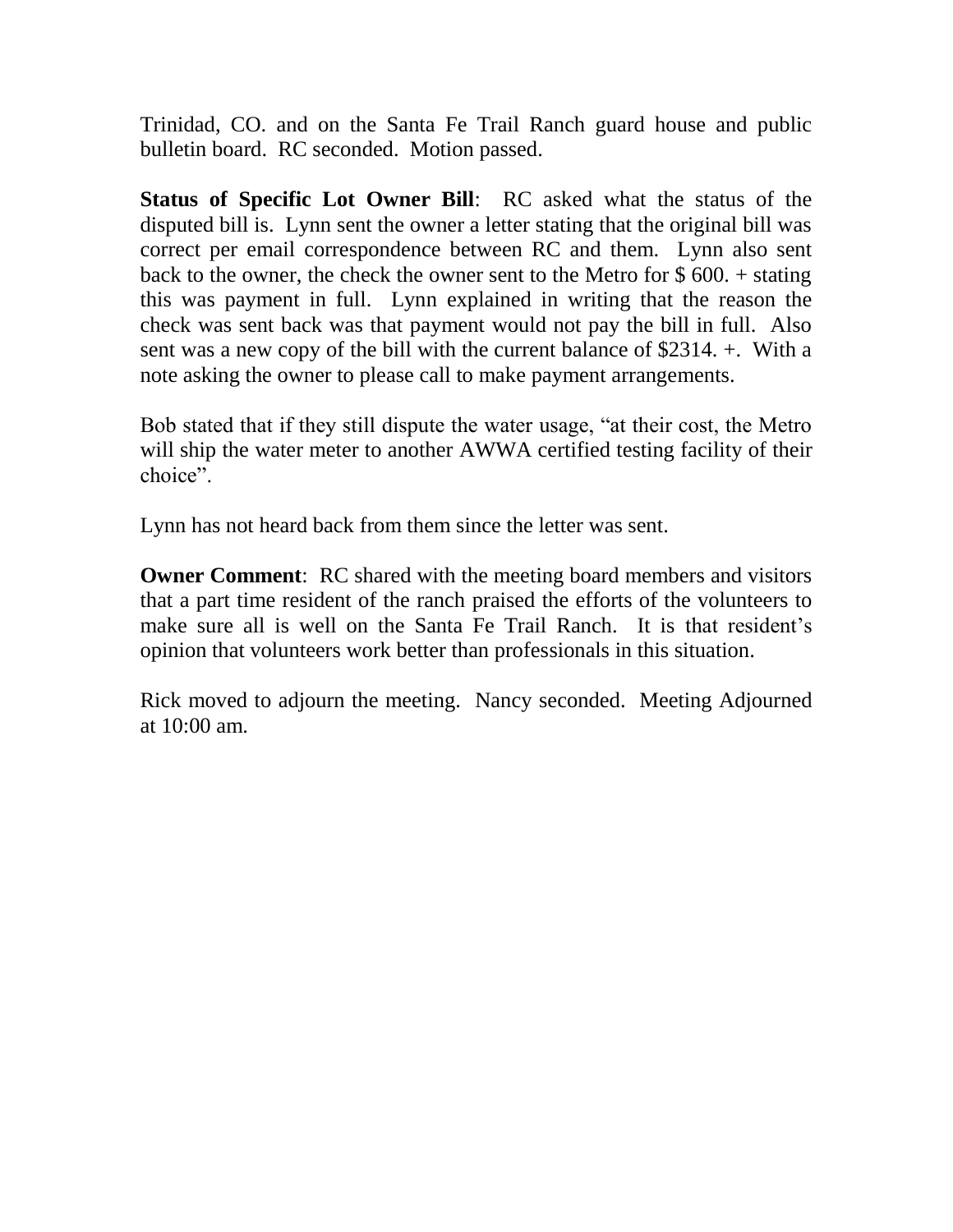# SANTA FE TRAIL RANCH METROPOLITAN DISTRICT (SFTR) MAY 14th, 2013 SPECITAL MEETING MINUTES CENTURY FINANCIAL GROUP OFFICE 109 W MAIN TRINIDAD, CO 81082

# **MEETING MINUTES**

**Meeting called to order** by Bob L. Scott at 9:05 a.m.

**Proof of Notice**: was given in 2 public areas within the district and 2 public areas outside the district.

**Roll Call**: Board Members: Robert L. Scott (Bob), Nancy Allred, R.C. Ghormley, Jerry Withington and Rick Kinder - Guests: Lynn McCreight

**Determination of Quorum**: Yes

**Debt Restructuring Options:** Bob moved to go into executive session under 24-6-402(4) (e) C.R.S. – Jerry seconded – motion passed

**Executive Session**: **In Session as of 9:10 a.m. -** As a result of the executive session: Action on the bond refinance has been tabled. **Session ended 9:45.**

**NEW BUSINESS**: No new business

Next Meeting June 11<sup>th</sup>, 2013

Rick moved to adjourn the meeting. Nancy seconded. Meeting Adjourned at 9:50 am.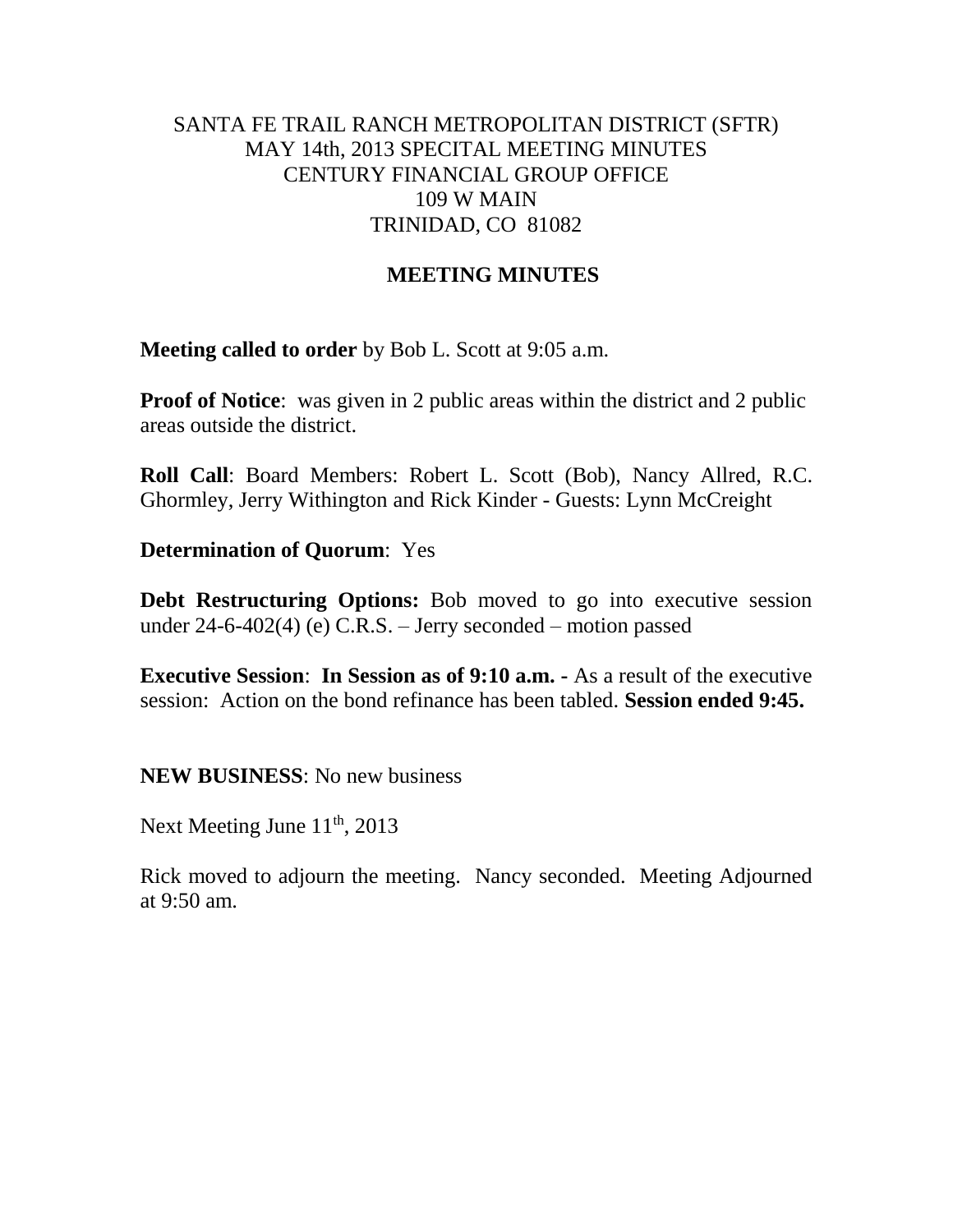# SANTA FE TRAIL RANCH METROPOLITAN DISTRICT (SFTR) MARCH 7, 2013 MEETING MINUTES CENTURY FINANCIAL GROUP OFFICE 109 W MAIN TRINIDAD, CO 81082

# **MEETING MINUTES**

**Meeting called to order** by Bob L. Scott at 9:00 a.m.

**Proof of Notice**: was given in 2 public areas within the district and 2 public areas outside the district.

**Roll Call**: Board Members: Robert L. Scott (Bob), Nancy Allred, R.C. Ghormley, Jerry Withington and Rick Kinder - Guests: Lynn McCreight

## **Determination of Quorum**: Yes

**Approval of Minutes** – R.C. moved and Jerry seconded to approve the March 7th, 2013 and the May  $14<sup>th</sup>$ , 2013 minutes, motion passed.

#### **Treasures Report**:

**Monthly Financials**: Bob questioned the Deferred Bond Income and the Accounts Receivable Deferred amount of 750,026.62 on the Balance Sheet. Nancy clarified that this is the expected amount still owed by the owners if they continue paying out the bond until the final payment due in March 2019. Lynn stated that an entry will be made to lower this amount after every quarterly billing by the amount of bond fees billed. Lynn will be checking the bond payments of the lots still owing back from the beginning in 1999 to make sure of the estimated final payments and check the accuracy of the deferred amount above.

Heath Andreatta Excavating bill came in for January thru June.

**Cash Flow**: Lynn did not have time to produce the Cash Flow for this meeting but Bob printed out the cash flow (without the bond) that Lynn had sent to the board sometime in May. Nancy questioned Lynn why the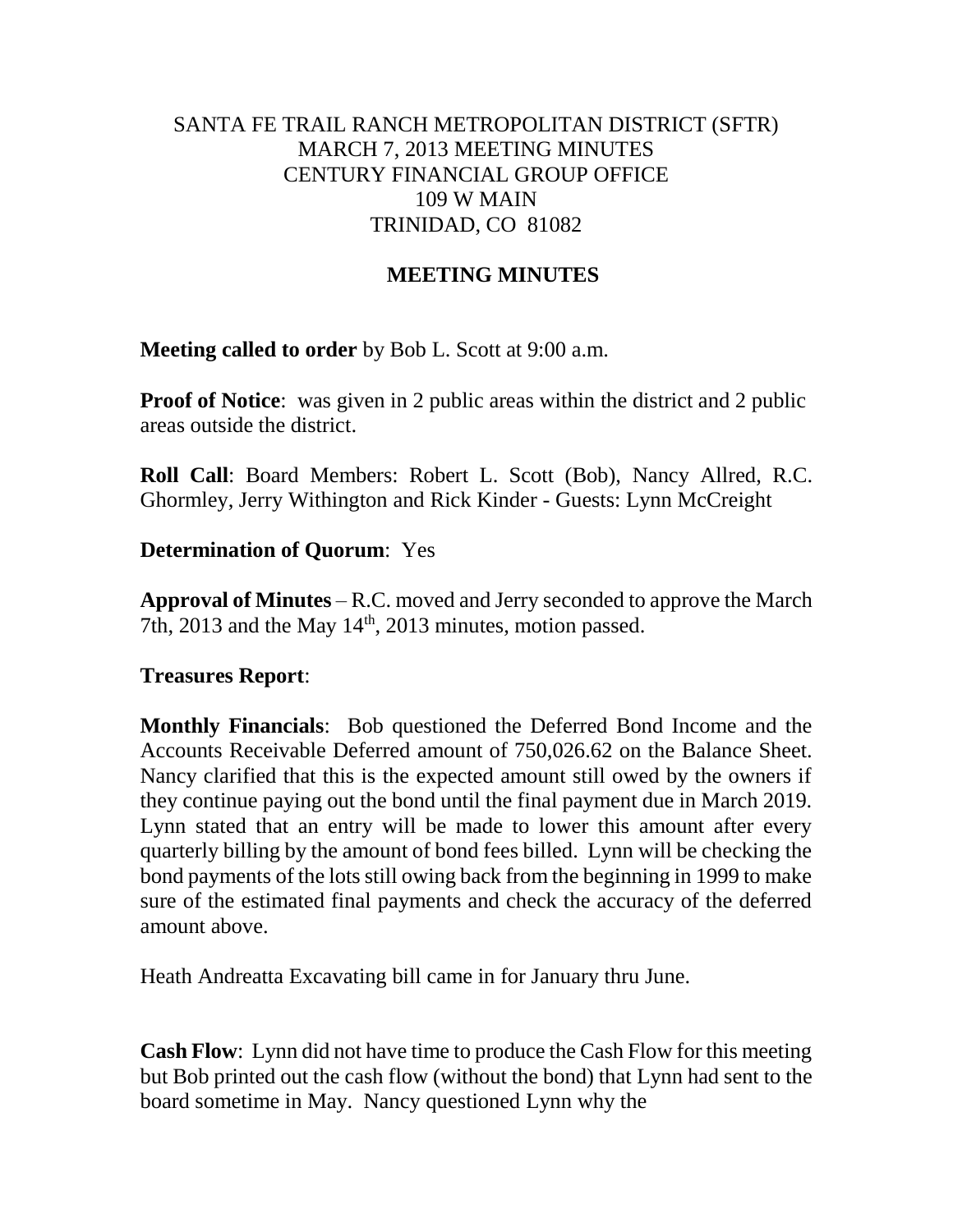\$ 25,000 for the backhoe was not on the cash flow. Lynn did not have the answer and will check and correct the cash flow if needed.

**System Disinfection**: Rick Kinder stated the Chlorine expense is almost double in the summer time due to increased water usage. He will be purchasing more chemicals. Discussion followed on how Rick would have more than an hour window to add the Chlorine.

R.C. received the usage numbers from the city for the past several months and the water usage for the same months, by tank, from Lynn and he compared them to the usage of owners on the ranch for the same months. The water loss is approximately 215,000 gallons per month. The current billing rates are covering the cost of the water loss.

Discussions followed on being proactive in our leak detection and managing the water usage. What has been done and what can be done in the future to reduce the loss.

SFTR POA paid for \$ 9232.95 of materials to install 3 more hydrants. The Metro board will handle the installation.

The budget for the water billing looks high. Discussion followed. Since the July and October billings were not in the numbers yet, the budget number is reasonable.

Rick's, Bob's and R.C.'s water system operator's certification renewal requests have been sent in.

**System Status**: Bob has been researching a better flow Meter to use in searching for leaks. He presented a quote from Instruments Direct, Inc. for renting a Portable Ultrasonic Flowmeter. The cost for one week would be \$950.00. This would be an option to test the unit before purchasing. Bob also presented a unit he found on-line for \$ 4000.00. Discussion followed. Bob will speak with GE to find out how much it would cost to refurbish a unit. If renting is a good option to test a Flowmeter, they will wait until there are known leak spots to test the unit. Bob made a motion to purchase a Flowmeter not to exceed \$ 8800.00. Nancy seconded. Motion passed.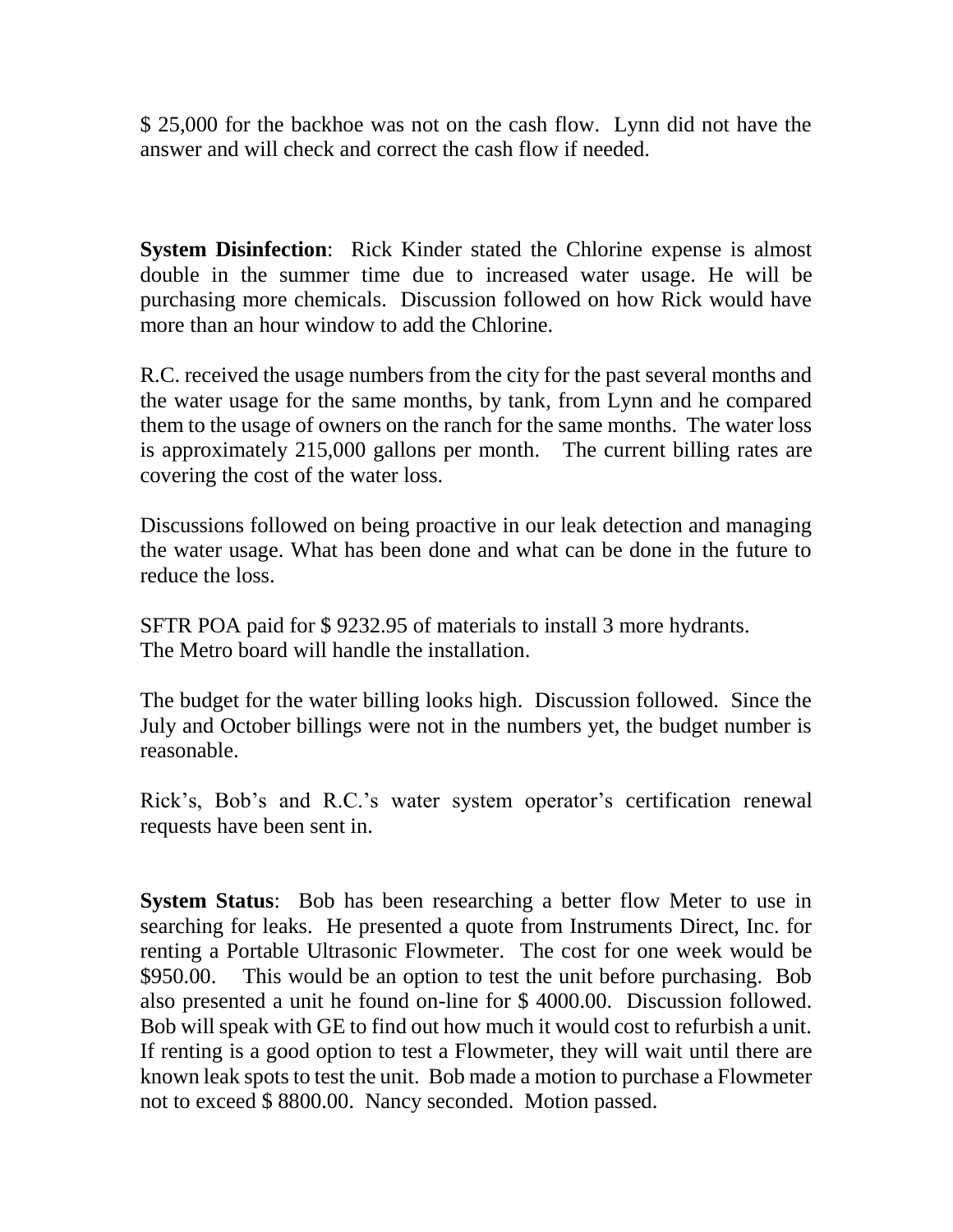**SCADA Status**: Nothing new with the SCADA system. R.C. will let Bob know when the wiring is ready to be done for the next phase of the process.

**Old Business**: After the discussion in the special meeting on May 14<sup>th</sup>, 2013, the Legal costs involved and the Fees make it unreasonable to refinance the bonds for better cash flow. Nancy made a motion and Jerry seconded to not refinance the bonds at this time. Motion passed.

**NEW BUSINESS**: The board discussed the need to standardize our billing policy. This need became necessary due to large usage of water during the summer months and undetected leaks between the meter pit and an owners home. Leaks in the above area are the owner's responsibility. The City of Trinidad bills the SFTR Metro for all water that goes thru the City meter. After discussion: RC made a motion and Nancy seconded that "The billing policy is: Owners/Users pay for all the water that flows through the owners meter at the normal billing rates". Motion passed.

**Emergency System Operation:** In the event of an emergency (especially a fire emergency) the Board discussed the need for the Metro to take control of the water usage and the distribution of the water. The fire department or other emergency responders will/could need a good supply of water. If this becomes necessary, owners should conserve the usage of the water in their cistern and only use what is necessary. It is a good idea to keep your cistern topped off and especially during the height of fire season. In case it is necessary for San Isabel to shut off the electricity, generators may be needed. The Metro will make the necessary decisions on a case by case basis. All available communication resources that are available and working will be utilized.

**Radios:** The current handheld radio situation was discussed. With the recent order of 3 more portables, we have enough radios for occasional volunteers on an as-needed basis.

Rick moved to adjourn the meeting. Nancy seconded. Meeting Adjourned at 10:40 am.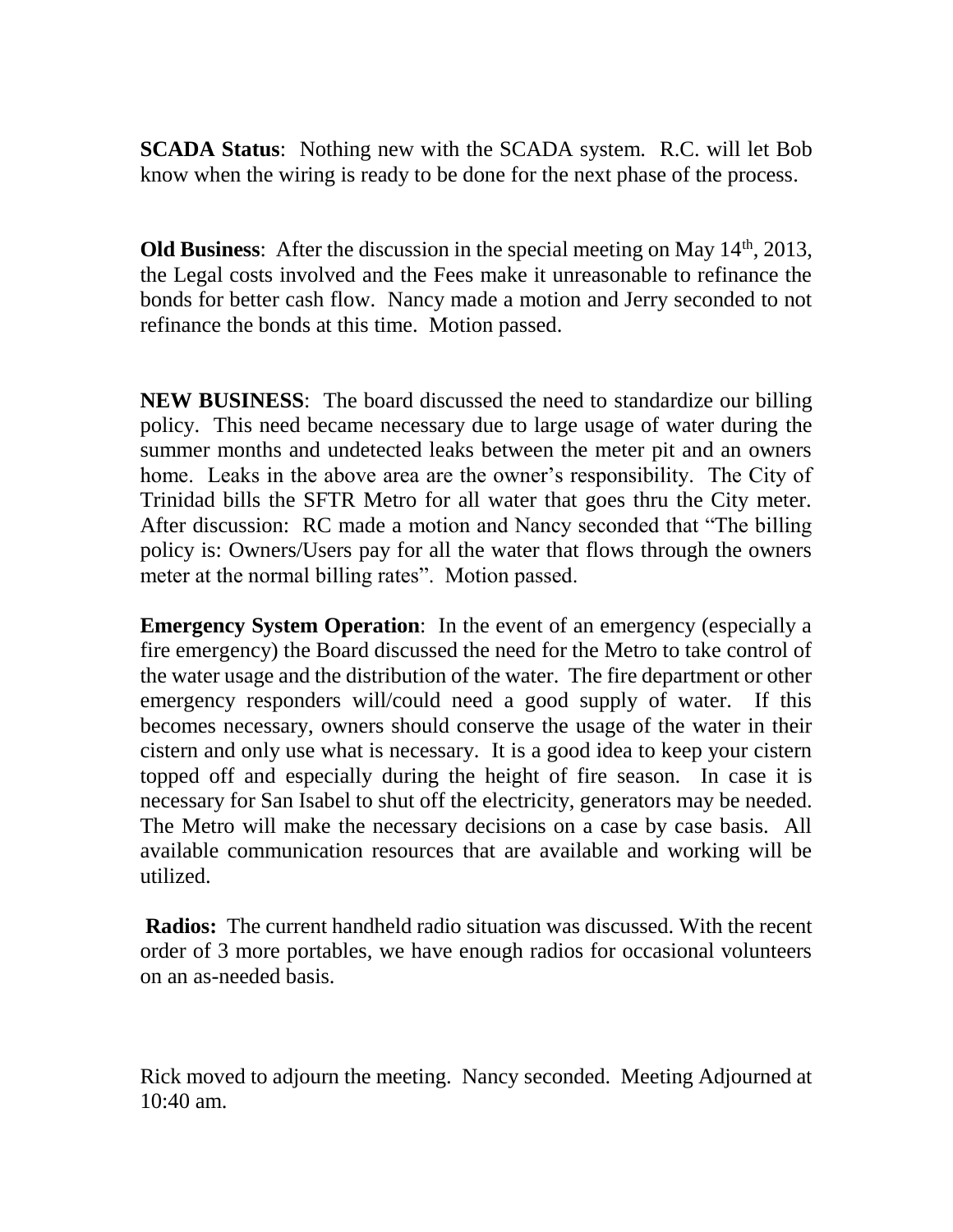**11:27 AM 08/07/13 Accrual Basis**

#### **SFTR Metro District Balance Sheet As of June 30, 2013 Jun 30, 13**

#### **ASSETS**

| ASSETS                                    |                 |
|-------------------------------------------|-----------------|
| <b>Current Assets</b>                     |                 |
| <b>Checking/Savings</b>                   |                 |
| <b>First National Bank Accounts</b>       |                 |
| <b>FNB Money Market</b>                   | 117,921.53      |
| <b>FNB Checking</b>                       | 12,615.59       |
| <b>Total First National Bank Accounts</b> | 130,537.12      |
| <b>Petty Cash</b>                         | 99.90           |
| <b>Total Checking/Savings</b>             | 130,637.02      |
| <b>Other Current Assets</b>               |                 |
| <b>Deposit San Isabel</b>                 | 60.00           |
| <b>CUSI Billing</b>                       |                 |
| A/R-Miscellaneous                         | 214.91          |
| A/R - CUSI Billing Meter Reads            | 2,307.68        |
| A/R - CUSI Billing Metro Bond             | 7,537.30        |
| A/R - CUSI Billing Maintenance            | 2,729.91        |
| <b>Total CUSI Billing</b>                 | 12,789.80       |
| <b>Inventory Asset</b>                    | 1,032.89        |
| <b>Total Other Current Assets</b>         | 13,882.69       |
| <b>Total Current Assets</b>               | 144,519.71      |
| <b>Fixed Assets</b>                       |                 |
| <b>SCADA (Water Monitor) Equipment</b>    | 23,107.55       |
| <b>Voice Radio System</b>                 | 8,996.30        |
| <b>Software</b>                           | 4,695.00        |
| <b>Accumulated Depreciation</b>           | $-1,079,668.00$ |
| Equipment                                 | 32,899.00       |
| <b>Water System</b>                       |                 |
| <b>Asset Prior to 1999</b>                | 444,799.99      |
| <b>Improvements</b>                       | 2,743,636.28    |
| <b>Total Water System</b>                 | 3,188,436.27    |
| <b>Total Fixed Assets</b>                 | 2,178,466.12    |
| <b>Other Assets</b>                       |                 |
| <b>Accounts Receivable - Deferred</b>     | 750,026.62      |
| <b>Total Other Assets</b>                 | 750,026.62      |
| TOTAL ASSETS                              | 3,073,012.45    |

**LIABILITIES & EQUITY**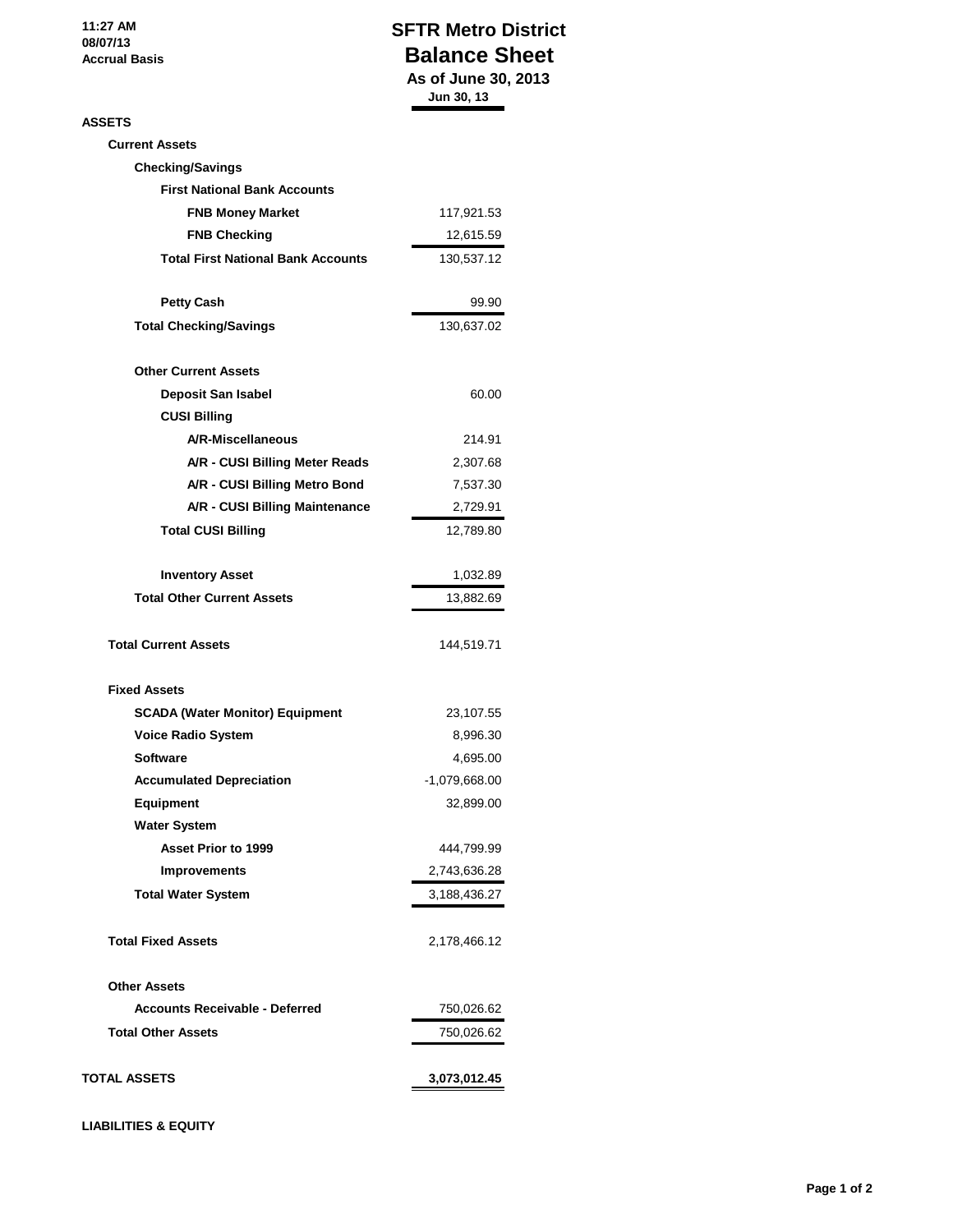**11:27 AM 08/07/13 Accrual Basis**

# **SFTR Metro District Balance Sheet As of June 30, 2013**

|                                        | Jun 30, 13   |
|----------------------------------------|--------------|
| <b>Liabilities</b>                     |              |
| <b>Current Liabilities</b>             |              |
| <b>Other Current Liabilities</b>       |              |
| <b>Unearned Revenue PIF</b>            | 6,570.00     |
| <b>Total Other Current Liabilities</b> | 6,570.00     |
| <b>Total Current Liabilities</b>       | 6,570.00     |
| <b>Long Term Liabilities</b>           |              |
| <b>Deferred Bond Income</b>            | 750,026.62   |
| <b>Bond Loan</b>                       | 480,000.00   |
| <b>Total Long Term Liabilities</b>     | 1,230,026.62 |
| <b>Total Liabilities</b>               | 1,236,596.62 |
| <b>Equity</b>                          |              |
| <b>Contrib Capital POA</b>             | 51,230.00    |
| <b>Contributed Capital Loans</b>       | 26,263.32    |
| <b>Metro Assets Transferred</b>        | 691,005.43   |
| <b>Retained Earnings</b>               | 996,545.09   |
|                                        | 71,371.99    |
| <b>Net Income</b>                      |              |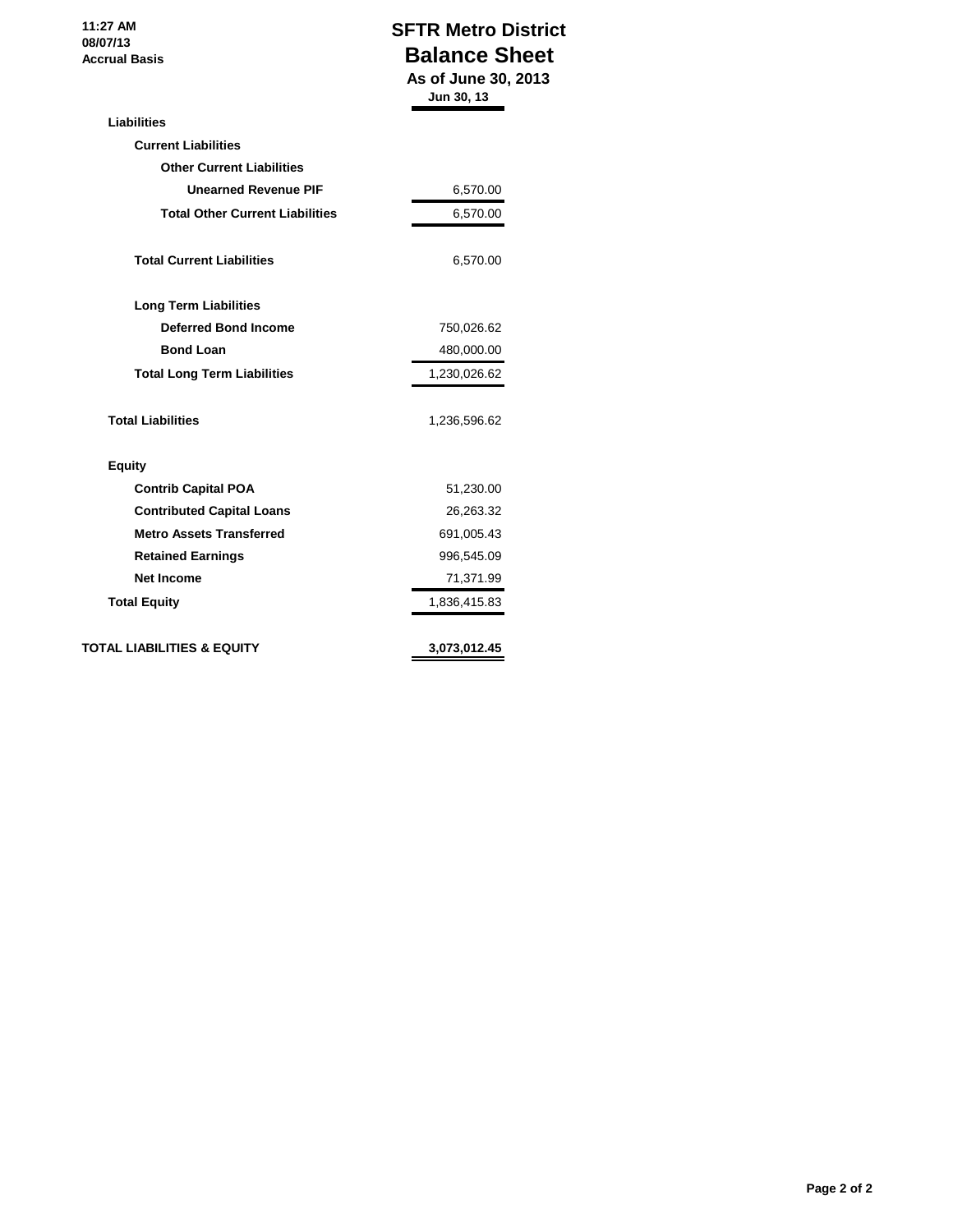**11:24 AM 08/07/13 Accrual Basis**

# **SFTR Metro District Profit & Loss January through June 2013**

|                                            | Jan - Jun 13 |
|--------------------------------------------|--------------|
| <b>Ordinary Income/Expense</b>             |              |
| <b>Income</b>                              |              |
| <b>Water Sales</b>                         |              |
| <b>Water Sales Interest</b>                | 4.82         |
| <b>Water Sales - Other</b>                 | 35,170.54    |
| <b>Total Water Sales</b>                   | 35,175.36    |
| <b>Water Line Maintenance Fees</b>         |              |
| <b>Maintenance Interest</b>                | 5.87         |
| <b>Water Line Maintenance Fees - Other</b> | 43,200.00    |
| <b>Total Water Line Maintenance Fees</b>   | 43,205.87    |
| Interest - Banking/CD                      | 428.71       |
| <b>Colo. Conservation Trust Funds</b>      | 457.91       |
| Uncategorized Inc.                         | 0.00         |
| <b>Total Income</b>                        | 79,267.85    |
|                                            |              |
| <b>Gross Profit</b>                        | 79,267.85    |
| <b>Expense</b>                             |              |
| <b>Accounting and Auditing</b>             | 14,915.24    |
| <b>Auditor</b>                             | 3,600.00     |
| <b>Bank Fees</b>                           |              |
| <b>Credit Card Processing Fees</b>         | 623.96       |
| <b>Bank Fees - Other</b>                   | 112.46       |
| <b>Total Bank Fees</b>                     | 736.42       |
| <b>Colo Conservation Trust Fund Ex</b>     | 457.91       |
| <b>Interest Payments</b>                   | 453.30       |
| <b>Legal Expenses</b>                      | 4,498.93     |
| <b>Mileage Reimbursement</b>               |              |
| <b>Equipment Repairs Mileage</b>           | 684.45       |
| <b>Mileage Reimbursement - Other</b>       | 1,797.71     |
| <b>Total Mileage Reimbursement</b>         | 2,482.16     |
| <b>Miscellaneous Expense</b>               | 0.00         |
| <b>Office/Admin Expenses</b>               |              |
| Dues & Fees                                | 515.00       |
| <b>Office/Admin Expenses - Other</b>       | 1,743.63     |
| <b>Total Office/Admin Expenses</b>         | 2,258.63     |
| <b>Repairs and Maintenance</b>             |              |
| <b>Fuel Expense</b>                        | 394.79       |
| <b>Equipment Repairs</b>                   | 3,116.29     |
| <b>Repairs and Maintenance - Other</b>     | 27,225.80    |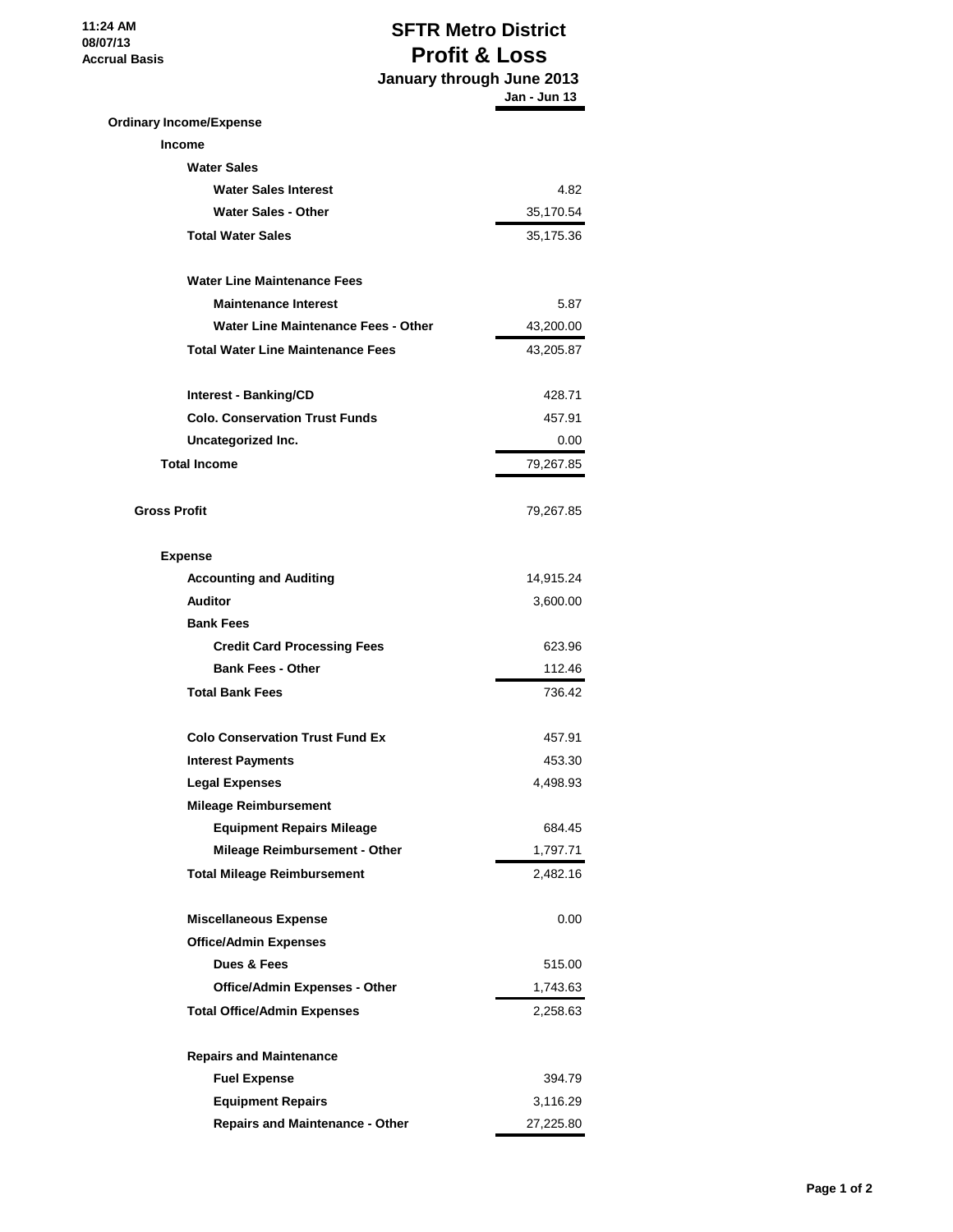| 11:24 AM             |  |
|----------------------|--|
| 08/07/13             |  |
| <b>Accrual Basis</b> |  |

# **SFTR Metro District Profit & Loss**

|                                      | January through June 2013<br>Jan - Jun 13 |
|--------------------------------------|-------------------------------------------|
| <b>Total Repairs and Maintenance</b> | 30,736.88                                 |
| Disinfection/Cert./Testing           | 381.26                                    |
| <b>Utilities-Electric</b>            | 7,456.96                                  |
| <b>Utilities-Water</b>               | 14,999.40                                 |
| <b>Total Expense</b>                 | 82,977.09                                 |
| <b>Net Ordinary Income</b>           | -3,709.24                                 |
| <b>Other Income/Expense</b>          |                                           |
| Other Income                         |                                           |
| <b>Bond Income</b>                   |                                           |
| <b>Bond fees</b>                     | 80,338.81                                 |
| <b>Interest</b>                      | 42.42                                     |
| <b>Total Bond Income</b>             | 80,381.23                                 |
| <b>Total Other Income</b>            | 80,381.23                                 |
| <b>Other Expense</b>                 |                                           |
| <b>Bond Expense</b>                  |                                           |
| <b>Interest Payments Bonds</b>       | 5,300.00                                  |
| <b>Total Bond Expense</b>            | 5,300.00                                  |
| <b>Total Other Expense</b>           | 5,300.00                                  |
| <b>Net Other Income</b>              | 75,081.23                                 |
| <b>Net Income</b>                    | 71,371.99                                 |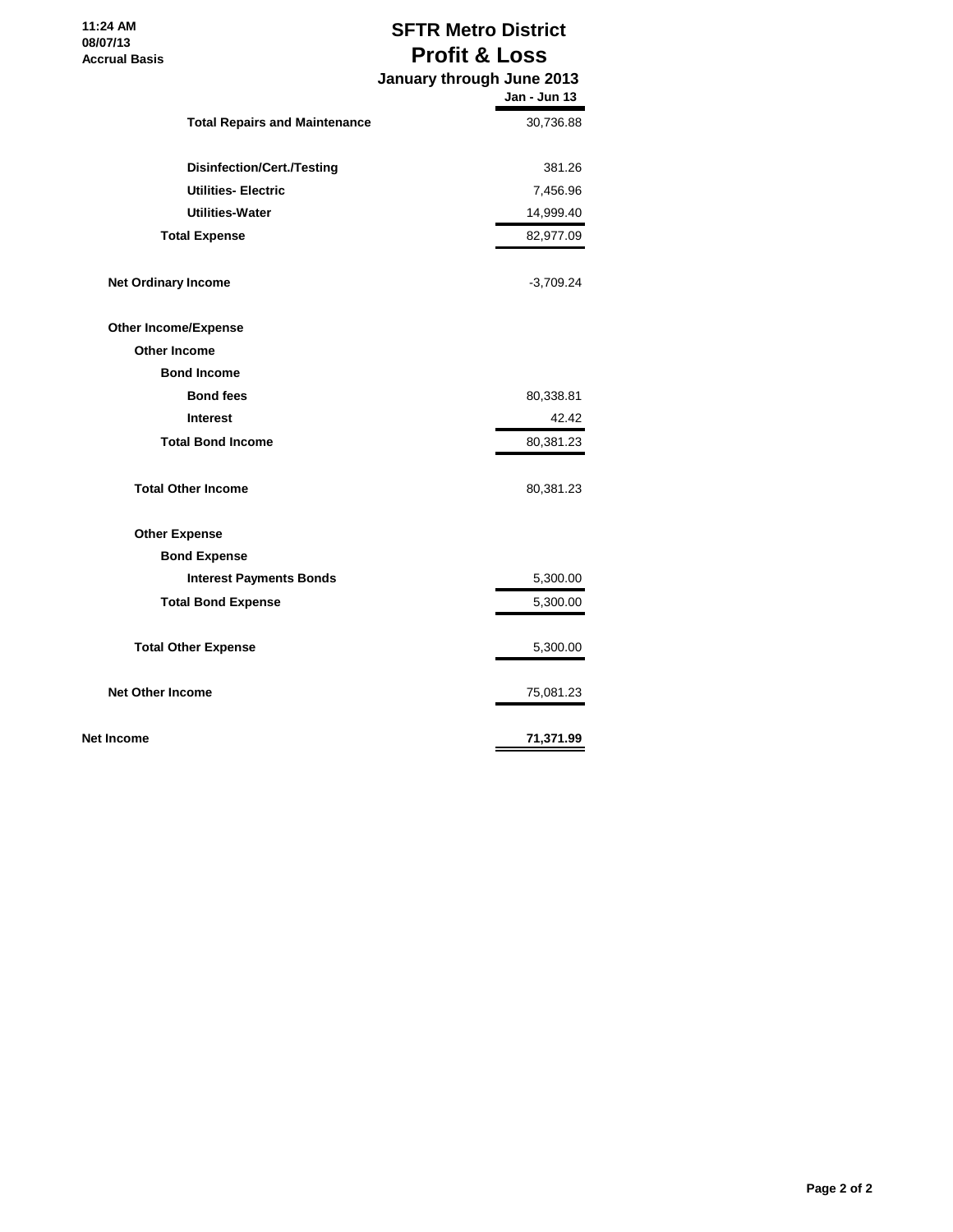# SANTA FE TRAIL RANCH METROPOLITAN DISTRICT (SFTR) DECEMBER 5TH, 2013 BUDGET HEARING MINUTES CENTURY FINANCIAL GROUP OFFICE 109 W MAIN TRINIDAD, CO 81082

# **MEETING MINUTES**

**Meeting called to order** by Bob L. Scott at 9:00 a.m.

**Proof of Notice**: was given in 2 public areas within the district and 2 public areas outside the district.

**Roll Call**: Board Members: Robert L. Scott (Bob), Nancy Allred, R.C. Ghormley, Jerry Withington and Rick Kinder - Guests: Lynn McCreight, Val Allred, John Sanders

#### **Determination of Quorum**: Yes

**Approval of Minutes** – Rick moved and R.C. seconded to approve the July 16, 2013 minutes, motion passed.

#### **Treasures Report**:

**Monthly Financials**: Nancy asked if there were any questions on the financials. Rick asked who the Unearned Revenue was from on the Balance Sheet. Lynn said it was a new lot owner that wanted to pay up front for his water tap but not to install it right away. To the best of Lynn's knowledge the lot is for sale now. That is not our normal policy. The Accounts Receivable was briefly discussed. Nancy said the Treasurer's office was accepting Liens until December 31. Lynn gave the breakdown of the Dues/Fees. Nancy requested the 150.00 for UMB be put into the bank fees since this expense is a bank fee. The Board and Lynn agreed. The breakdown of the Equipment fixed asset was discussed. The bulk of it is backhoe worth 25,000 and the new flow meter worth 3500. Lynn mentioned that 15 owners so far have paid the Metro Bond off this year, totaling \$23,918.23. Nancy questioned why the bond interest payment was so low. Lynn said the \$10600.00 Accrued Interest that was on the balance sheet at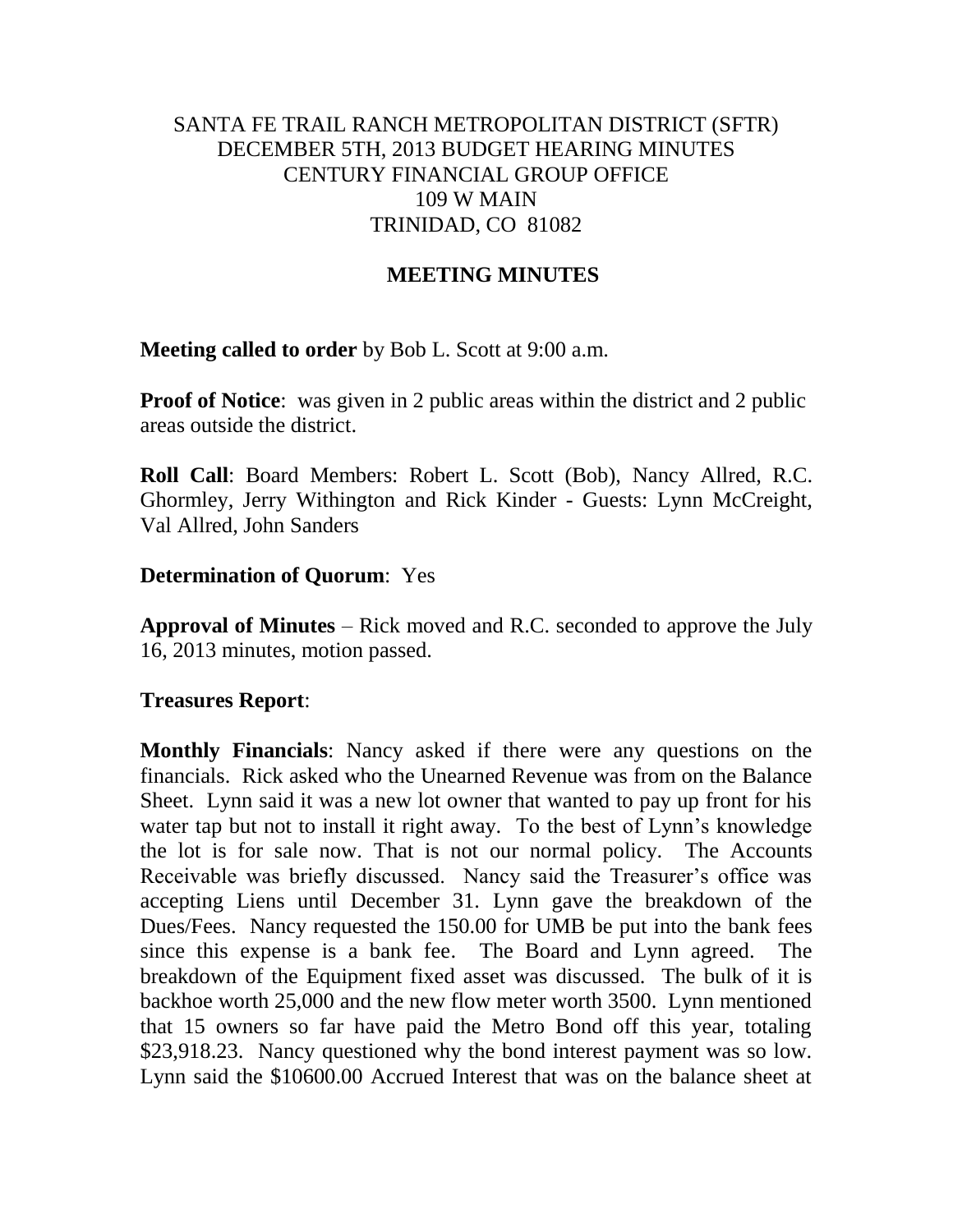the end of 2012 was taken against the bond interest paid. The total of \$ 30,300 is on the budget vs. actual.

**Budget vs. Actual:** Nancy requested that a Net Ordinary Income line and a Net Income line be added to the budget vs. actual as well as the 2014 Budget used in house. Lynn agreed. The breakdown of purchasing a meter pit was discussed. The current cost is \$ 6650.00. The breakdown is \$ 5150.00 for the City of Trinidad, \$400.00 for the labor to install the meter pit and meter and \$1100.00 for the parts. There have been no meters installed so far this year. The System Expansion Budget item was discussed. It was concluded to capitalize any SCADA work except use of small parts. Nancy moved to ask Lynn to realign some expense categories before closing out the 2013 budget, to reflect our actual expenses. Jerry seconded. Motion passed. Discussion followed. The next bond payment was discussed. As of November  $30<sup>th</sup>$  we have \$50,286.71 for the minimum bond payment of \$ 67,450.00 for a difference of \$ 17163.29. Lynn will bill again in January which generate enough bond collections to cover the difference.

**Cash Flow**: The \$3500 fixed asset entry was questioned. This is the new flow meter. Since the rate increase the cash flow is looking good. Still has some room for saving up for a major expense such as a tank going bad. It was discussed that a possible small rate increase next summer would help.

**System Disinfection**: The State requested additional Stage 2 Disinfection Byproducts sample site plan from the Metro. Rick and Lynn submitted the forms required. This will be annually, possibly every 3 years. Rick will use R.C.'s Residence for the sampling. It has to be an inside faucet. They are looking for any byproducts. Discussion followed. Rick has not received the new Lead and Copper schedule. This goes to the state vs. Pueblo, Rick sends it by carrier. We have not had any problems with this in the past. The testing costs will be a little more in 2014. SCADA has simplified adding the Chlorine, being able to turn the pumps on and off.

Bob asked for last year's electrical costs vs. this year's electrical costs. Lynn will provide. (These figures were received after the meeting. 2012 total was \$18119.88, 2013 projects to be \$17273.32). John suggested asking San Isabel if the rates for running the pumps would be cheaper in the off peak hours. The pumps will always run some in the peak hours. Are there programmable meters to use?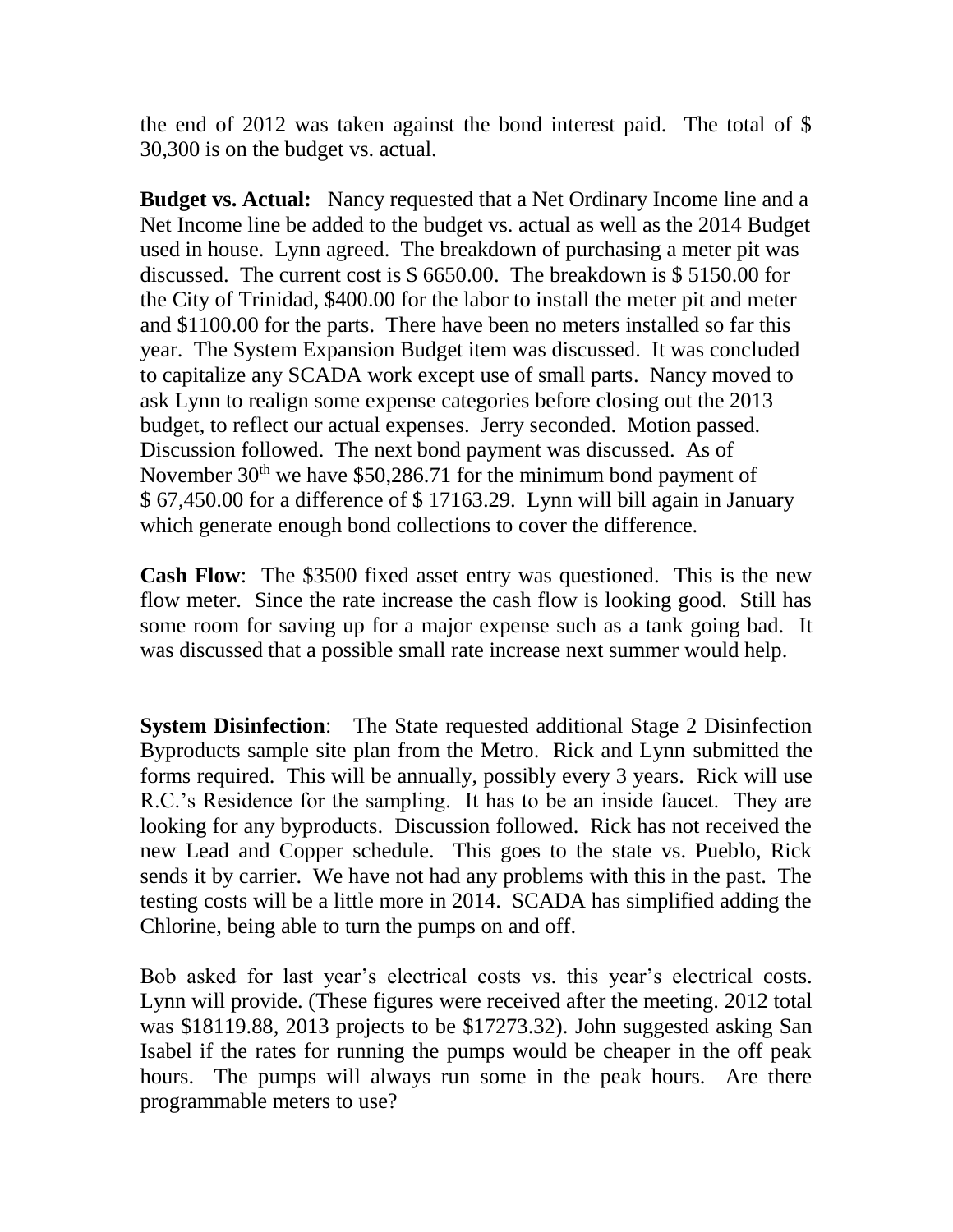**System Status**: The Metro now has the ability to check leak rates. Bob wants to pot hole at head of each line and check the flow rate. Tank 2 & 3 usage is much improved, but still questionable. Rick questions if that could be done at the PRVs. Suggested marking test potholes with 3 "tee" posts to aid in re-digging later if necessary.

Since the leak repairs on Elk ridge Trail and Lodgepole, our city billing has dropped significantly. Our SCADA and city billing numbers compare fairly closely now, in the absence of a catastrophic leak. We're still leaking too much water. We'd like to get that leakage number lower, but to pursue the remaining (probably smaller) leaks; it's not clear how to approach those without spending an inordinate amount of resources trying to locate/fix a small leak. On the plus side, from its performance on Lodgepole, the new GE clamp-on flow meter appears to be a great asset in hunting even the smaller leaks below half a gallon per minute.

**SCADA Status**: Currently, in order to test or upgrade any SCADA software, Sanders has to load it onto the Red Lion controller at T1 and run it real-time. As we go to complete SCADA control of the pumps based on tank levels, we are risking messing up something that is working. Additionally, there is no way to practice making system changes or to check them out other than using the real system. While we were just monitoring the tank levels, this wasn't a problem. Now that we're controlling pumps, the consequences of a mistake are more significant.

We need a mock-up SCADA system for testing hardware changes and for software development. Such a system could use all the spares we already have, which could be easily removed and used in the field for replacements as needed. It would also provide a means to test the spares (each has to be programmed) before they are used.

As newer folks (like Ghormley, for example) get up to speed on how SCADA works and how to maintain and upgrade it, the test bed would be a tool to simplify and accelerate that learning process.

Currently, our spares inventory will provide much of what's needed for the test bed. Additional items needed to complete the test bed are listed in the next paragraph. The goal would be to (as completely as possible) replicate the entire fielded SCADA system hardware and software as a test bed on a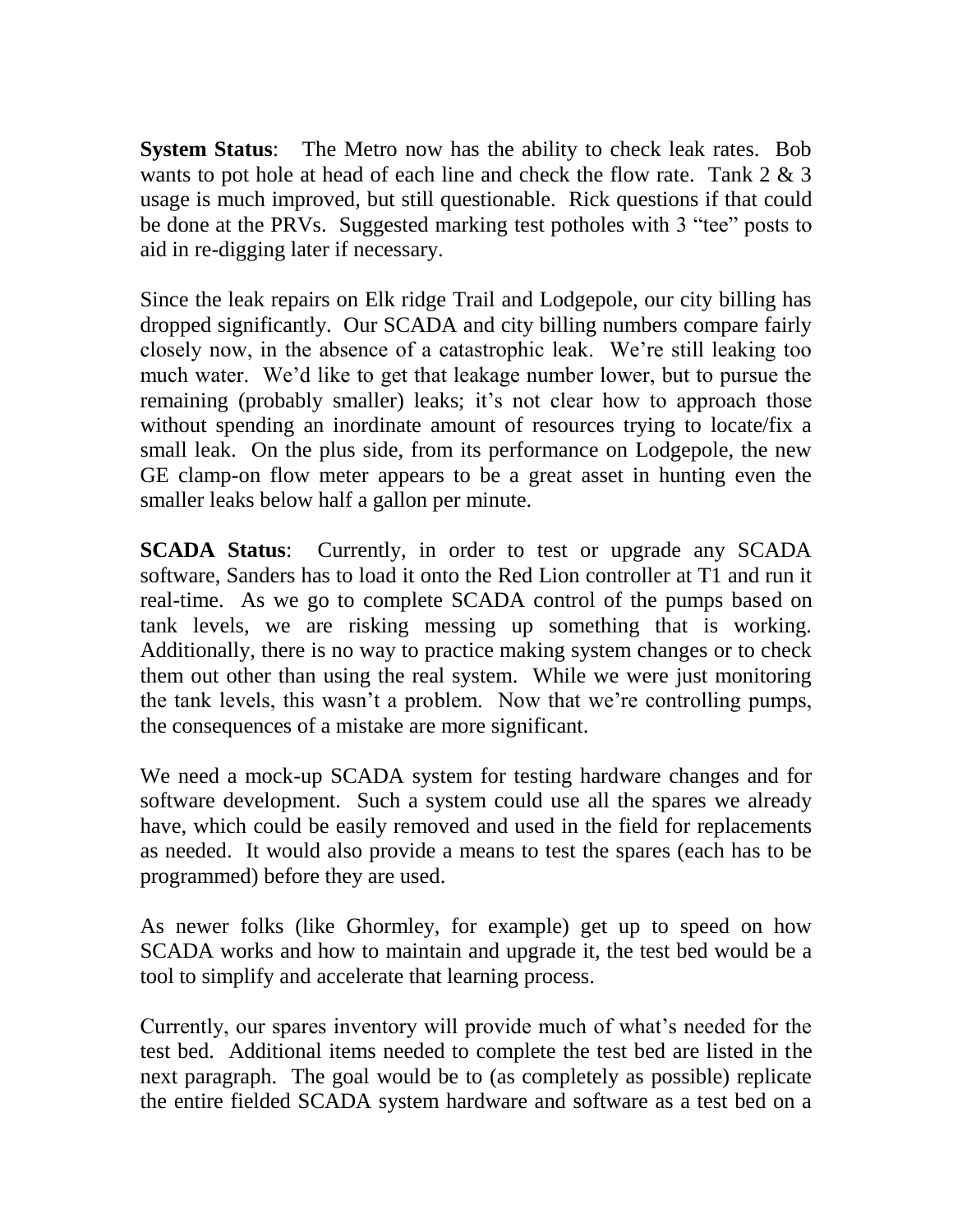4' x 6' piece of plywood, see pictures on file as an example. Such a test bed would then be available for software testing, hardware testing, training and education, and as a spares repository. Not shown in the pictures are the two Metro laptops we currently have, which are adequate for test bed purposes.

Items still needed to implement the complete test bed: 2 each GE MDS radio (\$1K each) \$2000 1 each GE PLC \$900 Networking items \$400 Misc power supplies, connectors, switches, project boxes, relays, displays, \$800 Plywood, aluminum angle, lid, handles, AC power wiring \$200 Total estimated cost: \$4300

Unrelated to the actual test bed, I believe we need an additional spare MDS data radio and PLC so we can immediately install them in the test bed if we need to pull a spare from same. That cost would be \$1900 beyond the above \$4300. This expense may be deferred without impact until the test bed is nearly operational.

Time to implement:

Partial implementation (no networking capability): 4 months from start IOC (initial operational capability): 5 months from start (after John gets back from AZ so he can set up the networking capability) Complete: 5 months from start.

Discussion followed. RC made a motion that the Board approve construction of a SCADA test setup for a total estimated cost of \$ 4300, and approve purchase of an additional MDS radio and PLC for approximately \$1900 for a total of \$ 6200. Nancy seconded. Motion passed.

Nancy questioned if the entire test bed would be capitalized or if just the larger items would be capitalized. Nancy will question the auditor, Tim Dixon.

**Old Business**: The new GE flow meter is working well. Picks up flows from trickles up. The cost was 3500 with a savings of 5300. Nancy questioned if we could sell the old one. Bob says it does not work well enough to sell.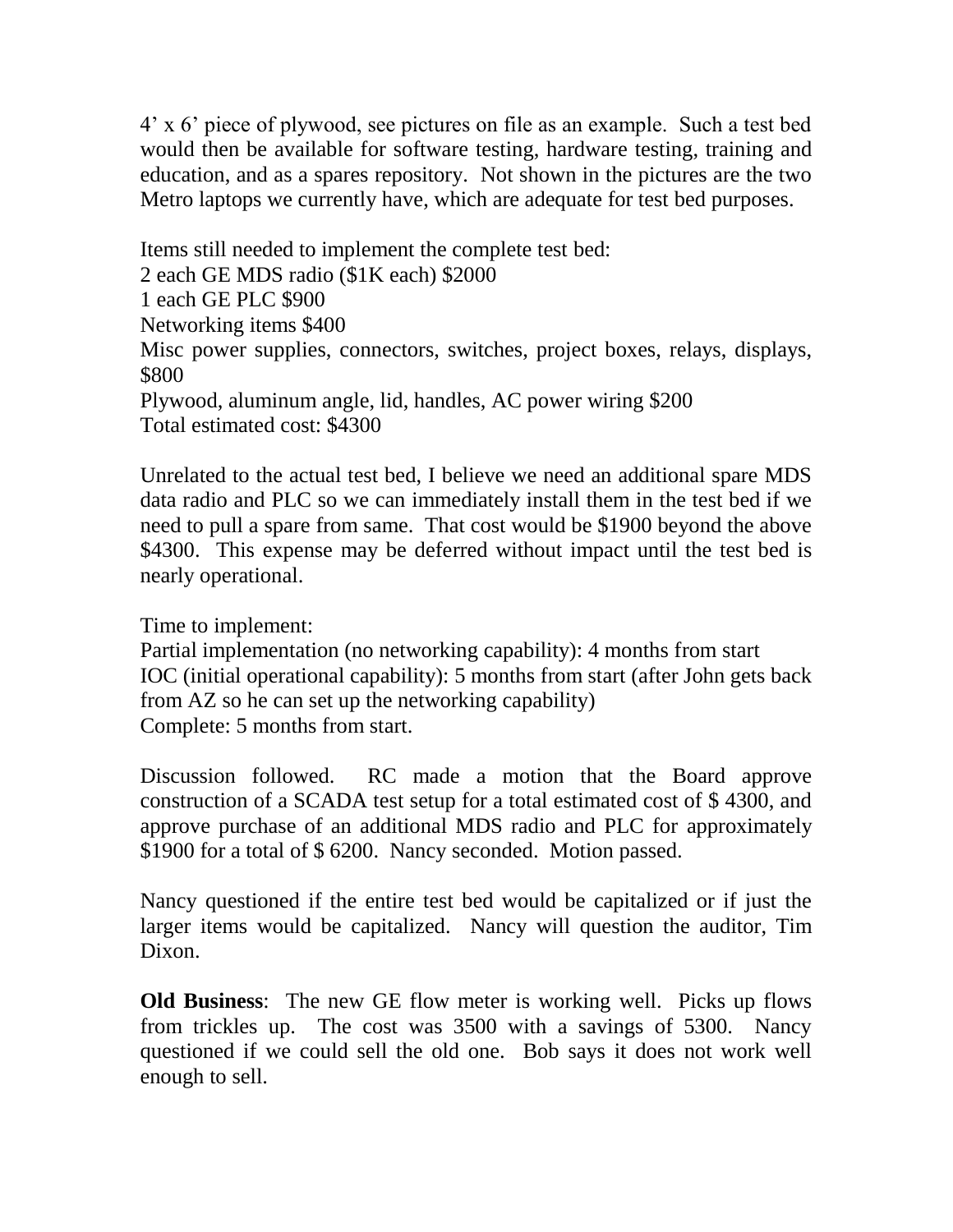**NEW BUSINESS**: Nancy presented the 2014 preliminary budget for discussion and questions. Discussion followed:

#### **Santa Fe Trail Ranch Metropolitan District 2014 Preliminary Budget**

|                                    | 2014 Budget        |  |
|------------------------------------|--------------------|--|
|                                    | <b>Preliminary</b> |  |
| <b>Water Sales</b>                 | 80,000.00          |  |
| Maintenance Fees                   | 84,712.50          |  |
| Colo Conservation                  | 725.00             |  |
| Finance Charges- All               | 900.00             |  |
| <b>Meter Installation Fees</b>     | 1,100.00           |  |
| <b>Total Income</b>                | 182,225.00         |  |
| Accounting & Audit                 | 43,280.00          |  |
| <b>Bank Fees</b>                   | 1,950.00           |  |
| Co. Conservation - Weed control    | 745.00             |  |
| <b>CPA Costs</b>                   | 3,600.00           |  |
| <b>Fuel Reimbursements</b>         | 8,000.00           |  |
| Insurance                          | 3,254.00           |  |
| <b>Legal Fees</b>                  | 2,000.00           |  |
| <b>Meter Installation Fee</b>      | 1,100.00           |  |
| <b>Metro Meter Costs</b>           | 0.00               |  |
| System Repairs/ Labor & Sanitation | 60,000.00          |  |
| Utilities - Water and Electric     | 50,000.00          |  |
| <b>System Expansion</b>            | 4,000.00           |  |
| <b>Total Expenses</b>              | 178,429.00         |  |
| <b>Other Income</b>                |                    |  |
| <b>Plant Investment Fees</b>       | 5,150.00           |  |
| <b>Bond Assessments</b>            | 138,072.00         |  |
| <b>Bond Interest</b>               |                    |  |
| <b>Total Other Income</b>          | 162,744.00         |  |
| <b>Other Expenses</b>              |                    |  |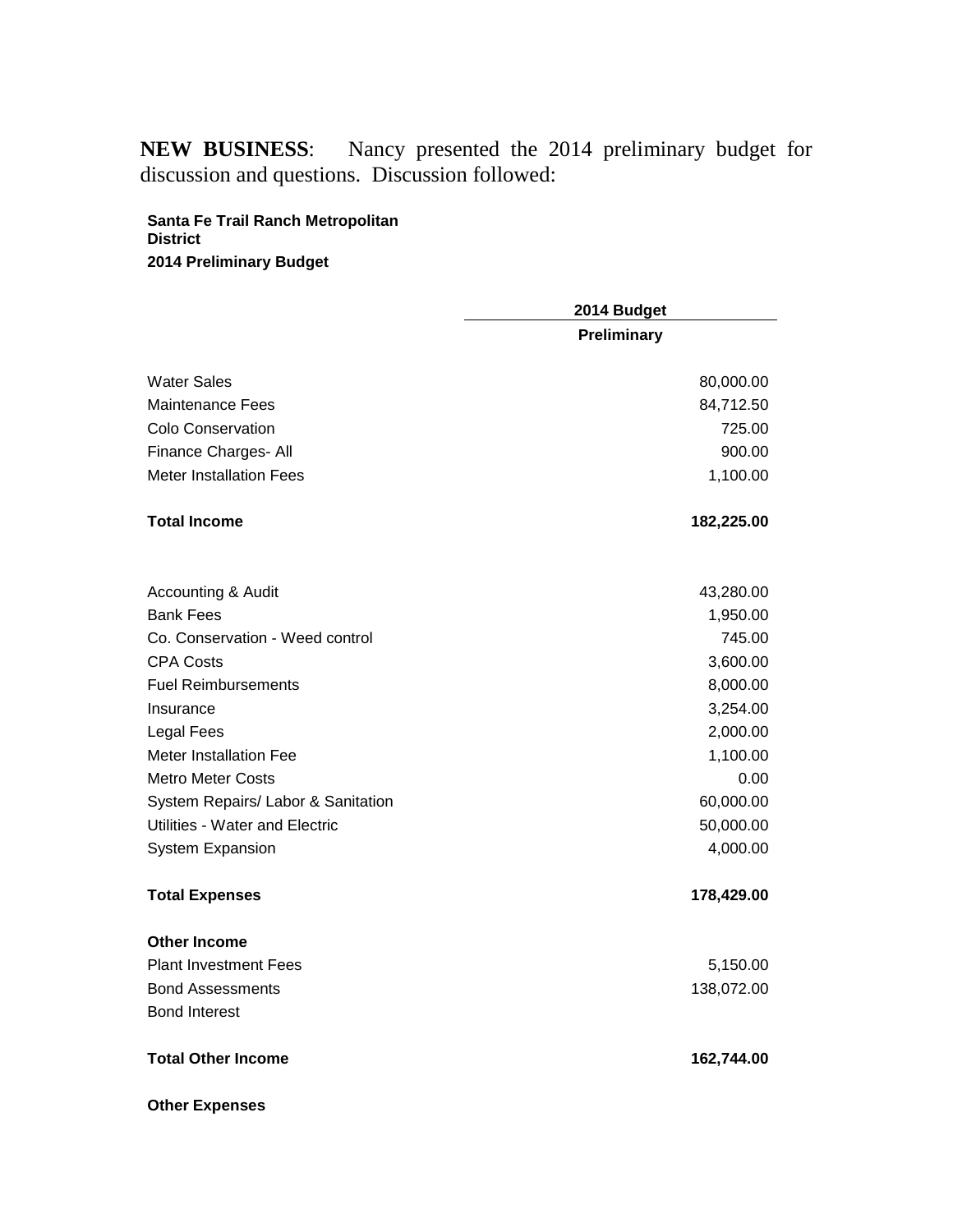| City Tap Fees                    | 5,150.00    |
|----------------------------------|-------------|
| <b>Bond Principal</b>            | 120,000.00  |
| <b>Bond Interest Payments</b>    | 23,250.00   |
|                                  |             |
| <b>Total Other Expense</b>       | 165,750.00  |
|                                  |             |
| <b>Net Other Income/Expenses</b> | $-3,006.00$ |
|                                  |             |
| <b>Capital Expenditure</b>       | 3,000.00    |

Nancy moved to approve the 2014 budget below. RC seconded. Motion passed.

**Santa Fe Trail Ranch Metropolitan District 2014 Final Budget** 

|                                    | 2014 Budget  |
|------------------------------------|--------------|
|                                    | <b>Final</b> |
| <b>Water Sales</b>                 | 90,000.00    |
| <b>Maintenance Fees</b>            | 84,712.50    |
| <b>Colo Conservation</b>           | 725.00       |
| Finance Charges- All               | 900.00       |
| <b>Meter Installation Fees</b>     | 4,500.00     |
| <b>Total Income</b>                | 180,837.50   |
| Accounting & Audit                 | 43,280.00    |
| <b>Bank Fees</b>                   | 1,800.00     |
| Co. Conservation - Weed control    | 725.00       |
| <b>CPA Costs</b>                   | 3,800.00     |
| <b>Fuel Reimbursements</b>         | 9,000.00     |
| Insurance                          | 3,200.00     |
| Legal Fees                         | 2,000.00     |
| <b>Meter Installation Fee</b>      | 1,200.00     |
| <b>Metro Meter Costs</b>           | 300.00       |
| System Repairs/ Labor & Sanitation | 59,000.00    |
| Utilities - Water and Electric     | 52,000.00    |
| <b>Total Expenses</b>              | 176,305.00   |